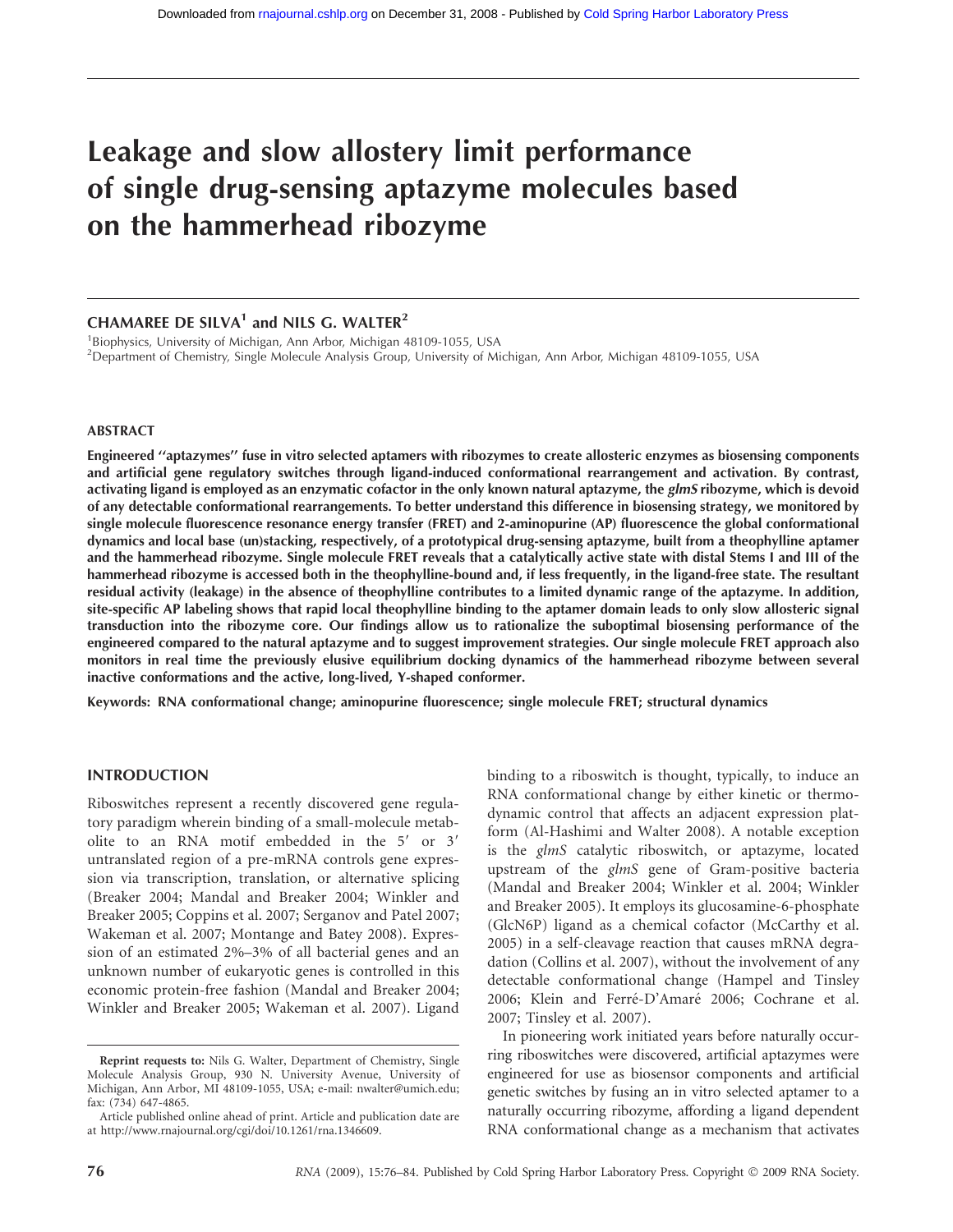the ribozyme motif (Breaker 2002, 2004; Silverman 2003; Blount et al. 2006; Mayer and Famulok 2006; Hall et al. 2007; Wieland and Hartig 2008; Win and Smolke 2008). In a prototypical such biosensor aptazyme, a theophylline-specific aptamer is incorporated via a communication module into Stem II of the hammerhead ribozyme (Fig. 1A; Soukup and Breaker 1999; Breaker 2002; Sekella et al. 2002), the smallest known natural catalytic RNA (Milligan and Uhlenbeck 1989; Salehi-Ashtiani and Szostak 2001; Blount and Uhlenbeck 2005; Nelson and Uhlenbeck 2008). Theophylline binding activates the ribozyme, leading to cleavage of a substrate strand in *cis* or *trans*, depending on strand connectivity, which in turn can be coupled to a radioactive (Breaker 2002) or fluorescent signal (Sekella et al. 2002; Rueda and Walter 2006). Theophylline, or dimethylxanthine (Fig. 1B), is a bronchodilating drug used in therapy for respiratory diseases including asthma, bronchitis, and emphysema. It is characterized by a narrow therapeutic range of between  $\sim$  55 and 110  $\mu$ M in blood plasma, with numerous side effects above this range, necessitating that an administered dose be closely monitored (Hendeles and Weinberger 1983; Miyazawa et al. 2002). The theophylline aptamer was previously in vitro selected to have micromolar ligand affinity and to discriminate 10,000-fold against the ubiquitous, structurally similar caffeine (Fig. 1B; Jenison et al. 1994; Zimmermann et al. 2000; Sekella et al. 2002), making it an attractive aptazyme component. Yet in tests of its dynamic range, an important quality of molecular tools in analytical applications (Mairal et al. 2008), the theophylline aptazyme falls about three orders of magnitude short (Soukup and Breaker 1999; Sekella et al. 2002) of the 100,000-fold ligand-induced activation observed for the naturally occurring glmS aptazyme (Winkler et al. 2004; McCarthy et al. 2005).

To further optimize engineered aptazymes for use as biosensor components (Breaker 2002) and RNA-based switches for controlling gene expression (Wieland and Hartig 2008; Win and Smolke 2008), it is critical to understand the weaknesses of existing aptazyme designs. Here we probe the allosteric mechanism of the prototypical theophylline aptazyme by single molecule and ensemble fluorescence spectroscopy. We find that the engineered aptazyme is characterized by leaky and slow conformational changes, rationalizing the superior performance of the cofactor-activated glmS aptazyme. Our findings lead us to suggest specific strategies for improvement of artificial engineered aptazymes.

# RESULTS

# The prototypical theophylline-dependent aptazyme shows limited dynamic range and significant background cleavage in the absence of ligand

We previously developed an ensemble fluorescence resonance energy transfer (FRET) assay for the theophylline



FIGURE 1. Theophylline aptazyme used in this study. (A) The assembled aptazyme (black) and substrate strands (cyan), forming Stems I, II, and III and the aptamer, communication, and catalytic core domains as indicated with canonical numbering schemes. The substrate is labeled with a FRET donor (Cy3) and acceptor (Cy5), and its cleavage site is indicated by an arrow. The aptazyme strand is 3'biotinylated for surface immobilization during smFRET experiments. Theophylline (Th) ligand binding to the aptamer domain is probed by substituting either C27' or A2.1 with AP as indicated. Important hydrogen bond and stacking interactions as observed by X-ray crystallography (Martick and Scott 2006) are indicated as green dashed and red solid lines, respectively. (B) Chemical structures of theophylline and caffeine. (C) Steady-state ensemble fluorescence signals of the FRET labeled cleavable substrate upon sequential addition of aptazyme strand and 10 mM theophylline (Th) under our standard conditions of 50 mM Tris-HCl (pH 7.5), 25 mM DTT, 100 mM  $MgCl<sub>2</sub>$ , at 25°C. (D) Theophylline concentration dependence of the cleavage rate constants derived from single-exponential fits to acceptor/donor ratio time courses like that in panel C, yielding the indicated theophylline half-titration points,  $Th<sub>1/2</sub>$ , at 10 mM and 100 mM MgCl<sub>2</sub> (Materials and Methods). The *inset* zooms in on the rate constants in the absence of theophylline.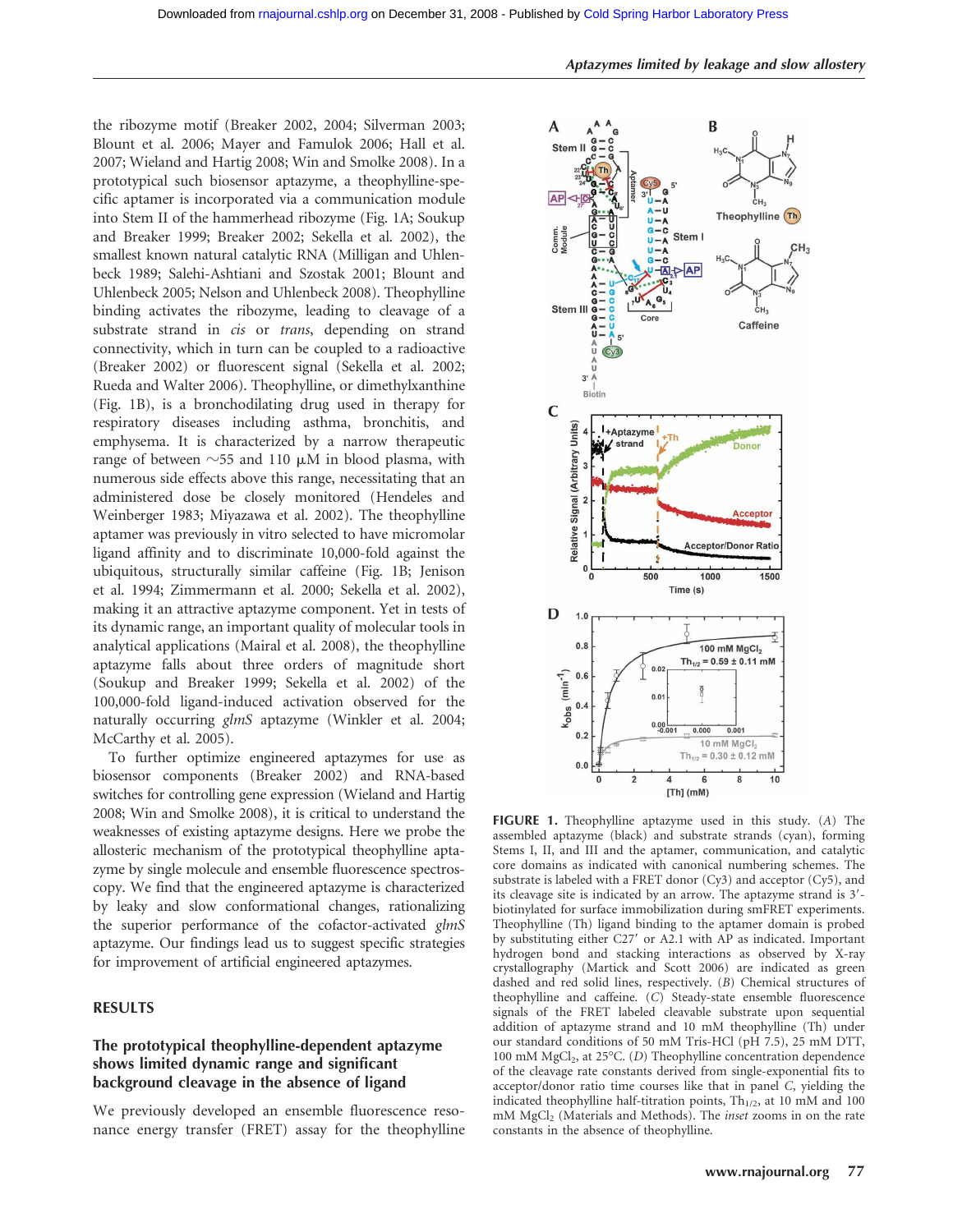aptazyme where a  $5'$ -donor (Cy3) and  $3'$ -acceptor (Cy5) labeled substrate (which positions the fluorophores into Stems III and I, respectively, of the hammerhead ribozyme) (Fig. 1C) is cleaved in trans, leading to a conveniently monitored FRET decrease upon theophylline addition (Sekella et al. 2002; Rueda and Walter 2006). We utilize this assay here to measure a dynamic range for theophylline detection as a key indicator of biosensor performance (Mairal et al. 2008) that is quite modest, consistent with earlier studies (Soukup and Breaker 1999; Sekella et al. 2002): We observe an  $\sim$ 20-fold increase in cleavage activity between 0 and 10 mM theophylline at 10 mM  $MgCl<sub>2</sub>$ , which increases to  $\sim$ 70-fold at 100 mM MgCl<sub>2</sub> (Fig. 1D). This dynamic range does not measure up to that of the naturally occurring glmS aptazyme, which shows an  $\sim$ 100,000-fold activity increase between 0 and 10 mM GlcN6P (Winkler et al. 2004; McCarthy et al. 2005). Notably, a significant background (''leakage'') cleavage rate constant of  $0.013$   $\text{min}^{-1}$  is observed in the absence of theophylline (100 mM  $MgCl<sub>2</sub>$ , which we define as our standard conditions henceforth; inset of Fig. 1D) and confirmed by radioactive cleavage assays (Sekella et al. 2002; data not shown), which drastically limits the dynamic range (calculated as a fold increase relative to the background reaction).

# Single molecule FRET reveals distinct global conformational isomers

We hypothesized that the cause for the modest performance of the theophylline aptazyme compared to the naturally occurring *glmS* ribozyme may be linked to the fact that a ligand-induced conformational change is required for the theophylline aptazyme, while none is found in the natural aptazyme (Hampel and Tinsley 2006; Klein and Ferré-D'Amaré 2006; Cochrane et al. 2007; Tinsley et al. 2007). To test this hypothesis and probe for global conformational changes upon ligand binding in the absence of dynamics caused by catalysis, we studied the aptazyme by single molecule FRET (smFRET) in the presence of a noncleavable 2'-O-methyl substrate modification at the cleavage site (C17) (Fig. 1A). Fluorescence of Cy3 and Cy5 on the  $5'$  and  $3'$  ends of the substrate strand, respectively, was monitored in real time using prism-based total internal reflection fluorescence microscopy (TIRFM) on surface immobilized aptazymes, essentially as described (Zhuang et al. 2002; Pereira et al. 2008; Walter et al. 2008). Attachment of the smFRET donor–acceptor pair to Stems I and III (Fig. 1A) was the same as for our ensemble cleavage assays (Fig. 1C) and chosen based on previous ensemble FRET studies of the hammerhead ribozyme suggesting that Stems I and III are proximal in an inactive conformation, but become distal upon  $Mg^{2+}$  titration and catalytic activation (Bassi et al. 1999; Rueda et al. 2003; Penedo et al. 2004). Indeed, smFRET time trajectories reveal anti-correlated changes in the donor and acceptor signals in the presence of 10 mM theophylline (which is saturating as judged from the activity titration in Fig. 1D), with states of high (H,  $\sim$ 0.8) and low (L,  $\sim$ 0.2) smFRET (Fig. 2A). Observation



FIGURE 2. (Legend on next page)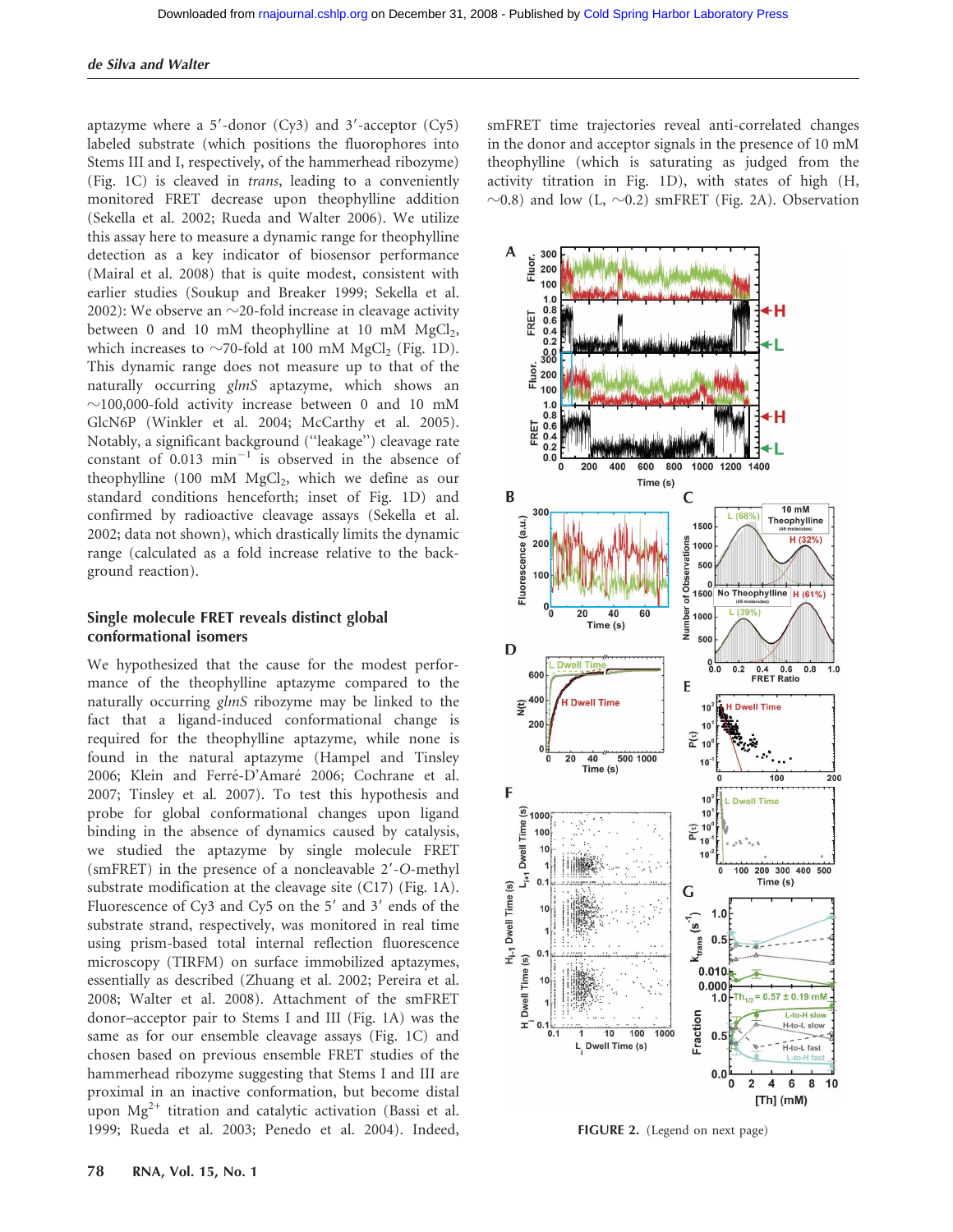of an H state is consistent with a global conformation in which Stems I and III come into close proximity (below the Förster distance of Cy3 and Cy5 of  $\sim$ 54 Å) (Sabanayagam et al. 2005), while the L state is consistent with a large distance between the two stems (well beyond the Förster distance). The fact that these H and L states are readily detected and persist for seconds to minutes at a time suggests that they are structurally quite stable and well defined. smFRET thus uncovers the existence of an equilibrium distribution of previously unobserved, distinct conformational isomers in a hammerhead ribozyme with either proximal or distal Stems I and III.

# Single aptazymes access pairs of high and low smFRET states of distinct kinetic behavior

Aptazymes switch between the H and L states with kinetics that are well resolved at the single molecule level (Fig. 2A). A prominent long-lived L state is observed in many trajectories, while molecules that are in the H state take frequent but brief excursions to the L state (Fig. 2B). An aggregate smFRET histogram of 45 molecules underscores the resulting preference (68%) for time spent in the L state while in the presence of 10 mM theophylline (Fig. 2C). Notably, a similar bimodal smFRET distribution is observed in the absence of theophylline (also 45 molecules), although with a less abundant L state (39%, Fig. 2C). Histograms of different subsets of molecules produce similar results (data not shown). The equilibrium shift toward the L state upon addition of theophylline leads us to hypothesize that this state is associated with the observed ligand-induced catalytic activation.

Rate constants for interconversion of the H to the L state and vice versa in the presence of 10 mM theophylline are

deduced from cumulative plots of all single molecule dwell times in the H and L states, respectively (Fig. 2D). Double exponentials are required to fit both sets of dwell times (Fig. 2D also shows the best single-exponential fits for comparison), in accord with the heterogeneous behavior of single molecules over extended time periods in Figure 2A. The deviation from simple single-exponential kinetics is further highlighted by plotting the probability density functions (Fig. 2E). The rate constants from the cumulative dwell time plots are corrected for photobleaching and observation time limitations as previously described (Rueda et al. 2004). The resulting pair of H-to-L transition rate constants  $(0.21 \text{ sec}^{-1} \text{ and } 0.05 \text{ sec}^{-1} \text{; approximately a}$ fourfold difference) are less distinct from one another than those characterizing the L-to-H transition  $(0.93 \text{ sec}^{-1}$  and 0.0007  $\sec^{-1}$ ;  $\sim$ 1300-fold difference), consistent with the qualitative observation that a very short-lived and a very long-lived L state coexist in single molecule trajectories (Fig. 2A). Notably, we observe no correlation (memory) between either consecutive L state dwell times or between the L and adjacent H state dwell times (Fig. 2F), further suggesting that each molecule can freely access each of the underlying four states (two H, two L states) without stochastic bias from its preceding behavior. Similar observations of four rate constants and associated states extend to conditions of low and zero theophylline (Fig. 2G).

# Catalytic activity is associated with the long-lived low smFRET state

The corrected H-to-L and L-to-H transition rate constants are shown in Figure 2G (top panel) over varying theophylline concentrations. The bottom panel of Figure 2G shows the relative fractional amplitudes of the transitions (adding up to unity), as calculated from the exponential fits to the cumulative dwell time histograms (see Materials and Methods). All rate constants and the relative fractional amplitudes of the H-to-L rate constants vary little and/or show no consistent trend. By contrast, the fractional amplitude of the slower L-to-H transition significantly increases with the theophylline concentration (bottom panel, green curve) while the faster L-to-H fractional amplitude decreases (bottom panel, cyan curve), observations that are consistent with an increasing dominance of the long-lived L state as evidenced in the aggregate smFRET histogram of Figure 2C. Global fitting of the two L-to-H fractional amplitudes yields a theophylline half-titration point of Th<sub>1/2</sub> = 0.57  $\pm$  0.19 mM, within error identical to the Th<sub>1/2</sub> value (0.59  $\pm$  0.11 mM) of catalytic activation under the same conditions (Fig. 1D;100 mM  $MgCl<sub>2</sub>$ ). This identity strongly supports a link between catalytic activity and specifically the long-lived L state. We propose that this long-lived L state encompasses the conformationally docked active state of the hammerhead-derived theophylline aptazyme, which forms the expected (Blount and

FIGURE 2. smFRET analysis of the theophylline aptazyme. (A) Representative smFRET time traces of two aptazyme molecules (top and bottom pairs of plots) under standard conditions in the presence of 10 mM theophylline. The raw Cy3 donor and Cy5 acceptor fluorescence signals are green and red, respectively, and the corresponding smFRET ratio  $[I_A/(I_A + I_D)]$  is shown in black with the observed H and L states indicated. (B) Expanded portion from the cyan box in panel a, showing rapid conformational changes within the molecule. (C) Aggregate smFRET histograms in the presence and absence of 10 mM theophylline. (D) Cumulative dwell time histograms of the L and H smFRET states for calculating the L-to-H and H-to-L transition rate constants, respectively, and their corresponding fractions at 10 mM theophylline (Materials and Methods). (E) Probability density plots for the H and L state dwell times. The steep decay portions were fit with single exponentials (colored lines) to highlight deviations thereof at 10 mM theophylline. (F) Plots of the immediately following L state dwell time  $(L_{i+1})$  as well as immediately following and preceding H dwell times  $(H_{i+1}$  and  $H_i$ , respectively) as a function of a given L dwell time  $L_i$  at 10 mM theophylline. (G) Corrected transition rate constants (top) and their corresponding fractions (bottom) as deduced from cumulative dwell time histograms similar to the one shown in panel D (Materials and Methods). The fractions of the two L-to-H rate constants were fit globally to obtain the indicated theophylline half-titration point  $Th_{1/2}$ .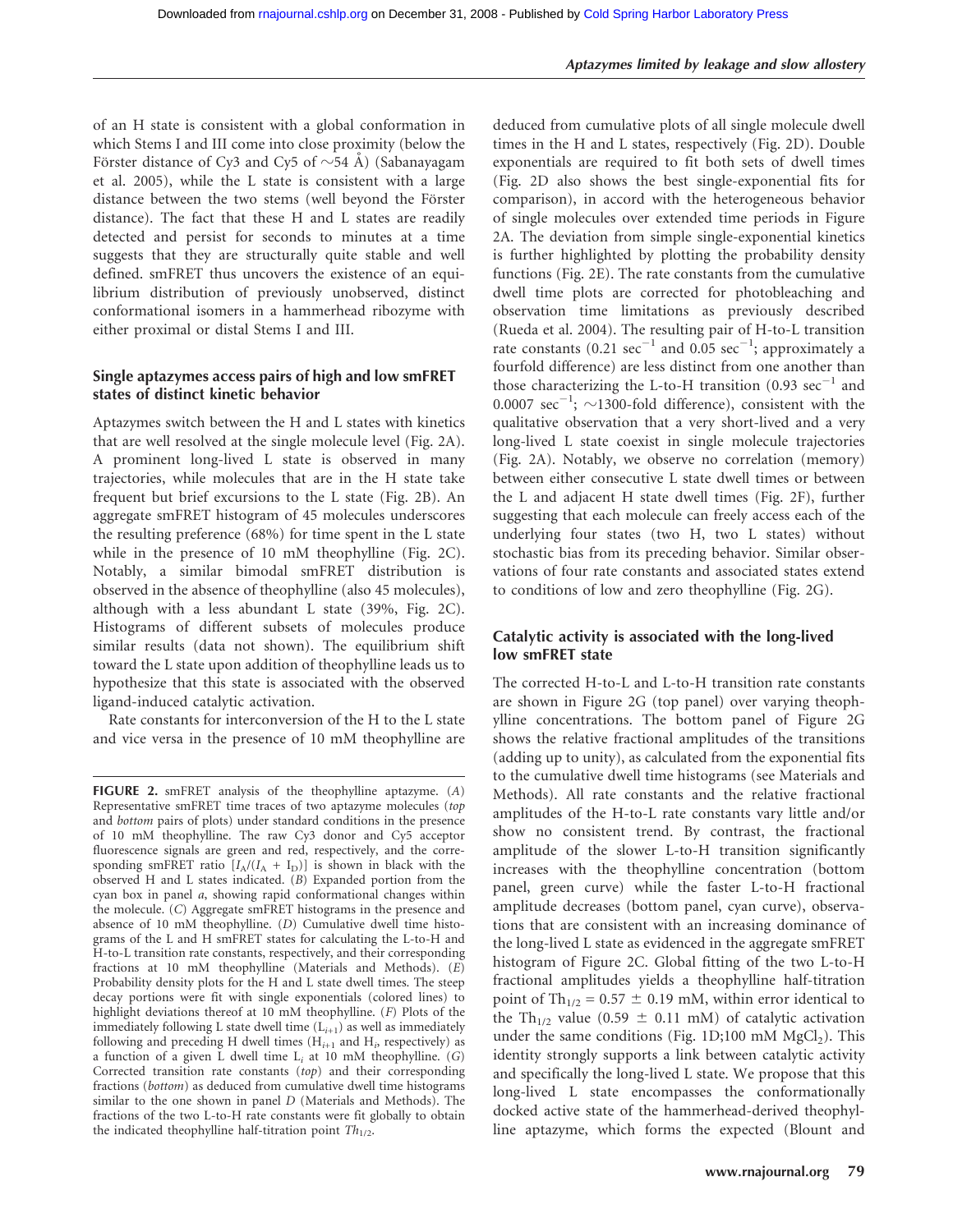Uhlenbeck 2005; Nelson and Uhlenbeck 2008) Y-shape with distal Stems I and III (Fig. 1A), while the H states represent undocked, catalytically inactive conformations.

# Site-specific 2-aminopurine fluorescence probing provides evidence for slow allosteric signal transduction

To also probe for local conformational changes in the aptamer and catalytic core domains, we substituted the fluorescent adenine analog 2-aminopurine (AP) for the nonconserved C27' and A2.1 residues, respectively, in separate aptazyme mutants (Fig. 1A). Using either stoppedflow or manual mixing combined with steady-state fluorescence detection, changes in AP fluorescence as a probe for local base stacking interactions (Gondert et al. 2006) were monitored upon addition of varying theophylline concentrations. As expected, the AP fluorescence increases in the aptamer (C27'  $\rightarrow$  AP) mutant upon addition of 10 mM theophylline (Fig. 3A, upper panel) since nucleotide 27' (Fig. 1A) becomes solvent exposed in the ligand-bound aptamer (Jucker et al. 2003). By contrast, the AP fluorescence decreases in the core (A2.1  $\rightarrow$  AP) mutant upon 10 mM theophylline addition (Fig. 3A, lower panel), presumably due to increased base stacking of the core around the U1.1–AP2.1 base pair (Fig. 1A; Menger et al. 1996).

The kinetics of the structural rearrangement detected by AP in the aptamer and core mutants are strikingly different



FIGURE 3. Fluorescence changes upon addition of 10 mM theophylline to AP labeled aptazymes. (A) Increasing AP fluorescence signal of the aptamer (C27'  $\rightarrow$  AP) mutant (top) and decreasing AP fluorescence signal of the catalytic core  $(A2.1 \rightarrow AP)$  mutant (bottom). (B) Theophylline concentration dependence of the theophylline binding rate constants derived from single-exponential fits to AP fluorescence time courses like those in panels A and B, yielding the indicated theophylline half-titration points,  $Th<sub>1/2</sub>$ , for the aptamer and core mutants (Materials and Methods).

(Fig. 3). The rate constant of the local conformational change in the aptamer domain, as measured in the aptamer mutant, becomes as fast as  $63 \text{ sec}^{-1}$  at saturating theophylline concentrations, only about sevenfold slower than in the isolated aptamer (Jucker et al. 2003). The observed saturation behavior with  $Th_{1/2} < 0.1$  mM suggests that under these conditions the conformational change, not theophylline binding, is rate limiting (Fig. 3B). Notably, the conformational changes in the catalytic core, detected in the core mutant, occur at a much slower rate constant of at most  $0.08 \text{ sec}^{-1}$  under saturating (rate-limiting) conditions (Th<sub>1/2</sub> = 1.6  $\pm$  0.8 mM; Fig. 3B). That is, the conformational change induced in the catalytic core near the cleavage site of the aptazyme by distal theophylline binding (Fig. 1A) is  $\sim$ 800-fold slower than the structural rearrangement in the theophylline binding aptamer itself. These observations suggest that signal transduction by conformational rearrangements from the aptamer domain through the communication module to the catalytic core is relatively slow, limiting the maximal cleavage output of the aptazyme. This upper limit further reduces the attainable dynamic range (ratio of maximal activity over background cleavage) of the aptazyme as a biosensor for theophylline.

## DISCUSSION

Recently, engineered aptazymes have been found to be of interest as biosensor components (Breaker 2002) and as RNA devices for cellular information processing (Wieland and Hartig 2008; Win and Smolke 2008). Here, we have used single molecule FRET to observe in real time the global dynamics between Stems I and III of a drug-sensing hammerhead-derived aptazyme, indicating that the active conformation docks into a Y-shape. Ligand binding to the aptamer domain incorporated into Stem II favors a longlived, catalytically active docked state, revealing the ligandinduced conformational activation mechanism of the aptazyme. This same docked state is also visited, albeit less frequently, in the absence of ligand, accounting for both the observed background activity (leakage) and part of the limited dynamic range of sensing. Together with the observation from specific 2-aminopurine labeling that allosteric signal transduction from the aptamer to the catalytic core is slow, our results suggest that the designs of this and other biosensing aptazymes can be further improved to match the performance of nature's only known aptazyme, the glmS ribozyme.

Despite extensive studies since the mid-1980s, details on the structural dynamics of the hammerhead ribozyme have remained elusive until now. Our data reveal that at equilibrium an aptazyme designed based on the hammerhead ribozyme fluctuates between several inactive conformations and the active, expectedly Y-shaped (Blount and Uhlenbeck 2005; Nelson and Uhlenbeck 2008) conformer.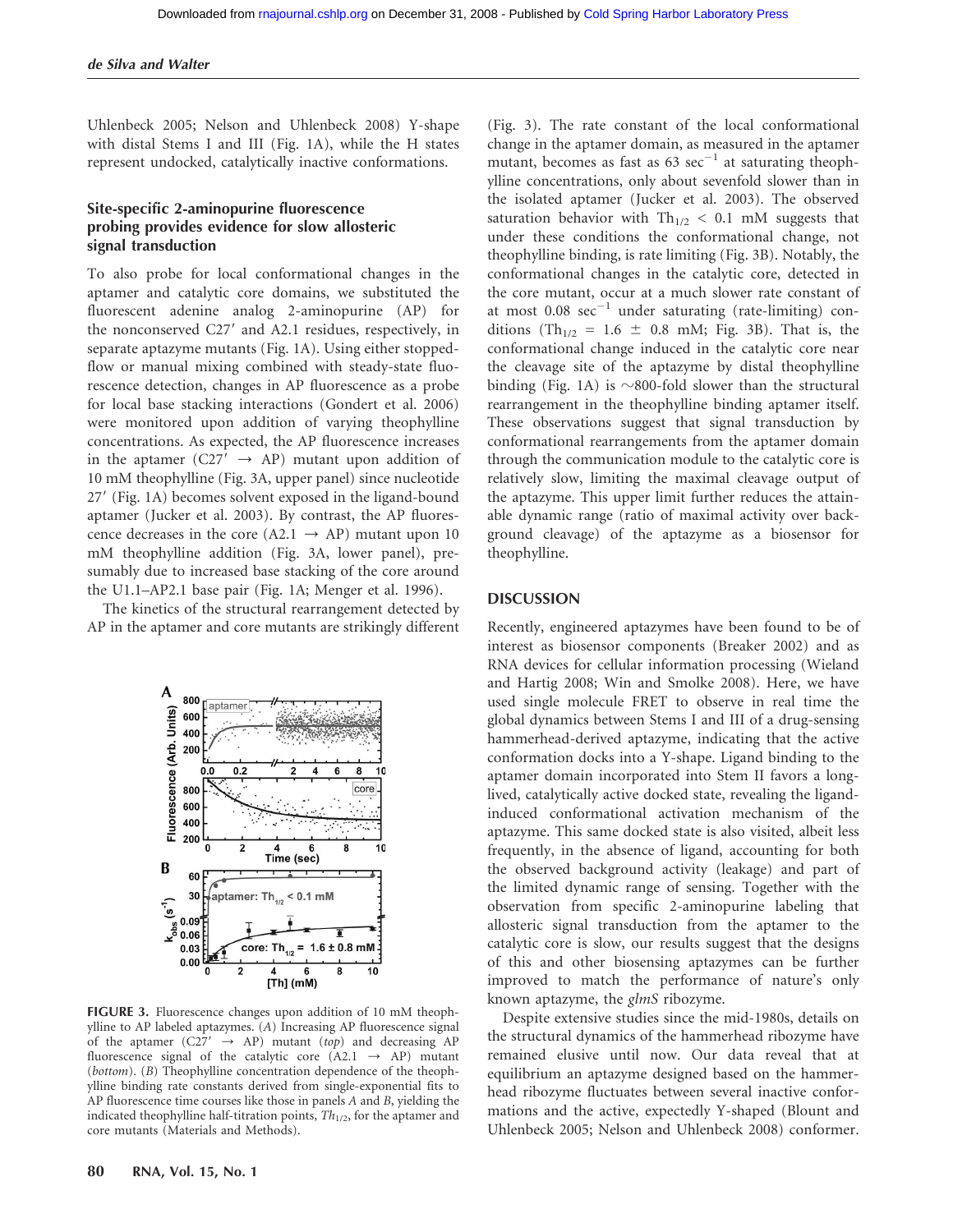As evident from Figure 2, our smFRET probing specifically suggests that (1) A pair of H (high smFRET) states as well as a pair of L (low smFRET) states exist that are distinguished by their dwell times (Fig. 2A,B,D,E), but not their smFRET values, as the histograms of Figure 2C show closeto-ideal bimodal distributions with no evidence for additional states of distinct smFRET value. (2) It is the particularly long-lived L state with distal Stems I and III whose prevalence correlates with catalytic activity (Fig. 1, cf. D and G). (3) Each single molecule can freely interchange between all four states, that is, the heterogeneity described here exists between pairs of structurally yet not kinetically, similar H and L states that dynamically exchange for any given molecule without memory of any preceding behavior (Fig. 2F). This behavior is distinct from that described for the similarly small hairpin ribozyme, where distinct subpopulations of molecules exist that do not interconvert on any experimentally accessible timescale (Zhuang et al. 2002; Bokinsky et al. 2003; Okumus et al. 2004; Rueda et al. 2004; Ditzler et al. 2008).

Our AP fluorescence probing highlights the fact that the aptamer domain is relatively unperturbed by incorporation into the aptazyme, as solvent exposure of nucleotide position 27' upon theophylline binding still occurs and is only sevenfold slower (Fig. 3B) than without appended ribozyme (Jucker et al. 2003). Yet, coupling of the ligandinduced, localized conformational changes of the aptamer domain through the communication domain into the catalytic core of the hammerhead ribozyme motif (Fig. 1A) is  $\sim$ 800-fold slower (Fig. 3B), suggesting that a significant energetic barrier of  $\sim$ 4 kcal/mol, equivalent to the breaking of several hydrogen bonds, has to be overcome in this long-range structural communication. Such a significant barrier is consistent with the ''slippage'' mechanism proposed to be responsible for properly aligning a base pair in the communication domain upon ligand binding (Soukup and Breaker 1999; Breaker 2002; Hall et al. 2007). Our findings suggest that the design or in vitro selection of aptazymes with such a barrier has been inherently limiting the achievable dynamic range and response time of a biosensor.

Figure 4 schematically shows the simplest kinetic reaction pathway consistent with all our data. Each molecule switches between two high and two low smFRET states that are distinguished by their dwell time kinetics. The low smFRET state characterized by a very slow conversion back to a high smFRET state can also spontaneously, but very slowly, reach a catalytically active conformation that generates cleavage product in the absence of theophylline ligand (''leakage pathway''). Rapid local binding of theophylline to the aptamer domain stabilizes a conformation that slowly rearranges the catalytic core into the active state to generate product (''biosensing pathway''). We here have determined the ratio of the overall rate constants through the biosensing and leakage pathways as <100-fold (Fig.

1D), which significantly limits the inherent dynamic range of the engineered biosensing aptazyme.

Engineered aptazymes based on the hammerhead ribozyme were first developed before the discovery of the natural glmS aptazyme (Soukup and Breaker 1999; Breaker 2002). Nature chose the GlcN6P ligand to act as a chemical participant of the glmS aptazyme reaction (McCarthy et al. 2005), contributing general acid (or possibly base) capacity so that ligand binding and catalytic activation can quickly and efficiently occur without the need for a conformational change (Hampel and Tinsley 2006; Klein and Ferré-D'Amaré 2006; Cochrane et al. 2007; Tinsley et al. 2007). By contrast, the hammerhead ribozyme is thought to utilize two of its own guanines (and possibly bound water molecules) for acid–base catalysis (Han and Burke 2005; Martick and Scott 2006; Walter 2007), making design of a ligand-induced, activating conformational change necessary to afford ligand dependence. We show here that single molecules of the prototypical theophylline aptazyme exhibit four global conformational states that are readily distinguished by the extent of smFRET between Stems I and III as well as their interconversion kinetics. We identify two drawbacks that limit the dynamic range of the aptazyme as a biosensor component: (1) leakage, i.e., significant residual activity in the ligand-free state and (2) slow allostery, i.e., slow transduction of the ligand binding signal from the aptamer to the catalytic core domain.



FIGURE 4. Proposed simplest kinetic pathway of the theophylline aptazyme consistent with our cleavage activity, smFRET, and AP fluorescence data.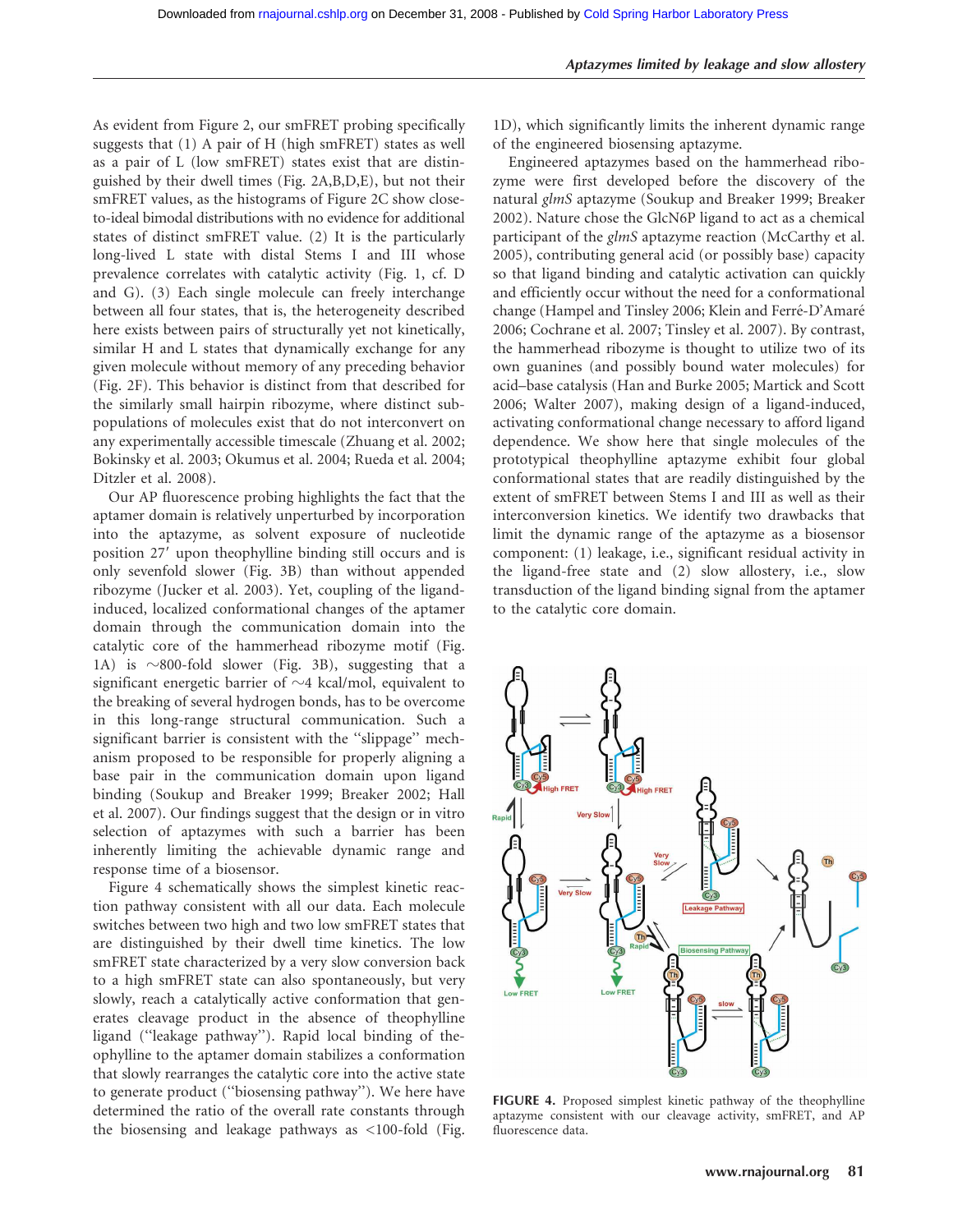## de Silva and Walter

While similar studies of other engineered aptazymes will need to follow to show the generality of our findings on the prototypical theophylline aptazyme, our results suggest three clear strategies to improve aptazyme performance: (1) Design aptazymes with a similar mode of action as the glmS ribozyme, i.e., where the ligand is used as a chemical cofactor. This strategy will of course be limited to certain types of ligands with chemically active functional groups. (2) Prevent the leakage reaction by more stringent selection against aptazymes that cleave in the absence of ligand without a loss in ligand-induced activity. (3) Facilitate (accelerate) signal transduction from the aptamer to the catalytic core domain by lowering the associated energetic barrier. This latter strategy may be implemented, for example, by designing aptamer domains that more fully envelop the ligand for a maximum gain in binding free energy, as observed in naturally occurring riboswitches (Batey et al. 2004; Serganov et al. 2004; Serganov and Patel 2007; Montange and Batey 2008). This enhanced binding free energy could then be harvested to more fully, and possibly more rapidly, rearrange the catalytic core into an active conformation. The future (combinatorial) exploration of such design strategies promises to overcome the limitations of currently available aptazymes for use as biosensor components and artificial genetic switches.

## MATERIALS AND METHODS

## RNA preparation

The aptazyme strand (Fig. 1A) was in vitro transcribed using T7 RNA polymerase from a single-stranded DNA template with double-stranded promoter purchased from Invitrogen and purified by denaturing polyacrylamide gel electrophoresis (D-PAGE) (Milligan and Uhlenbeck 1989). For smFRET the transcribed aptazyme strand was 3'-biotinylated by oxidization with periodate and reaction with biotin hydrazide as described (Newby Lambert et al. 2006). The chemically synthesized substrate and two AP modified aptazyme strands were purchased from the Keck Foundation Biotechnology Resource Laboratory at the Yale University School of Medicine, deprotected as recommended by the manufacturer, and purified by D-PAGE and  $C_8$  reverse phase HPLC as described (Walter 2002). In all single-molecule FRET and AP-fluorescence based structure probing experiments a noncleavable substrate analog with a  $2'$ -O-methyl modification at the cleavage site (C17) was employed. For all FRET experiments the substrate was labeled with Cy3 and Cy5 on the 5' and 3' ends during and after synthesis (the latter by coupling the dye succinimidyl ester to a C7 3'-Amino-Modifier), respectively, and repurified by  $C_8$  reverse phase HPLC as described (Walter 2002).

# Steady-state and stopped-flow ensemble fluorescence assays

Steady-state ensemble cleavage assays monitored by FRET were performed on an Aminco-Bowman 2 spectrofluorometer at 25°C in standard buffer (50 mM Tris-HCl at pH 7.5, 25 mM DTT) with either 10 mM or 100 mM  $MgCl<sub>2</sub>$  as indicated. We added 200 nM aptazyme to 50 nM cleavable substrate (both final concentrations) in the cuvette, and reactions were initiated by addition of theophylline to varying final concentrations as previously described (Rueda and Walter 2006). Theophylline binding kinetics were monitored by AP fluorescence of an annealed complex of 100 nM AP labeled aptazyme mutant and 400 nM noncleavable substrate analog (without fluorophores) at 25°C in standard buffer with 100 mM  $MgCl<sub>2</sub>$  in an SF-2001 stopped-flow spectrofluorometer (KinTek Corp.) fitted with a 75-W Xe-arc lamp. AP was excited at 315 nm (4 nm slit width), and its fluorescence was monitored using a 340-nm long-pass filter. Time traces of acceptor/donor signal ratio and of AP fluorescence were analyzed by least-squares fitting single exponentials to the data using Microcal Origin 7.0 software. The obtained rate constants were plotted against the theophylline concentration ([Th]) and fit with a hyperbolic, noncooperative binding equation of the form

$$
k_{\text{obs}} = k_{\text{max}} \frac{[Th]}{[Th] + Th_{1/2}},
$$

where  $k_{\text{max}}$  is the cleavage rate at saturating theophylline concentration and  $Th_{1/2}$  is the theophylline half-titration point.

### smFRET assays

The 3'-biotinylated aptazyme strand (500 nM final concentration) was annealed with the noncleavable Cy3/Cy5 doubly labeled substrate strand (1  $\mu$ M) in standard buffer at 70°C for 2 min and cooled on ice for 15 min. The assembled RNA complex was diluted to 50 pM in standard buffer with 100 mM  $MgCl<sub>2</sub>$ , supplemented with an oxygen scavenger system to prolong the lifetime of the fluorophores as described (Rueda et al. 2004), and bound at 25°C to a streptavidin coated quartz slide surface within a microfluidic channel as described (Ha 2001) until a density of  $\sim$ 0.1 molecules/ $\mu$ m<sup>2</sup> was reached. A home-built prism-based total internal reflection fluorescence (TIRF) microscope with intensified CCD camera (I-PentaMAX, Roper Scientific Inc.) was used to observe the donor  $(I_D)$  and acceptor  $(I_A)$  fluorescence signals and the resulting smFRET ratio of  $I_A/(I_A + I_D)$  at 100-msec time resolution, essentially as described (Pereira et al. 2008; Roy et al. 2008; Walter et al. 2008). The dwell times of all L and H states of each trajectory were calculated and cumulative dwell time histograms plotted and fit (using Microcal Origin 7.0) with double exponentials to obtain transition rate constants  $k_{trans}$  after correction for photobleaching and observation time limitations as described (Zhuang et al. 2002; Rueda et al. 2004). Using the amplitudes of the double-exponential fits, fractions of each observed L-to-H and H-to-L rate constant were calculated after also correcting for photobleaching and observation time limitations (Rueda et al. 2004). The theophylline concentration ([Th]) dependence of the fast and slow L-to-H fractions  $f$  (which add up to unity) were globally fit with a hyperbolic, noncooperative binding equation of the form

$$
f = f_0 + (-1)^a f_{\text{max}} \frac{[Th]}{[Th] + Th_{1/2, \text{ global}}},
$$

where  $a = 0$  leads to an increasing and  $a = 1$  to a decreasing curve,  $f_0$  and  $f_{\text{max}}$  characterize the start and end points of the two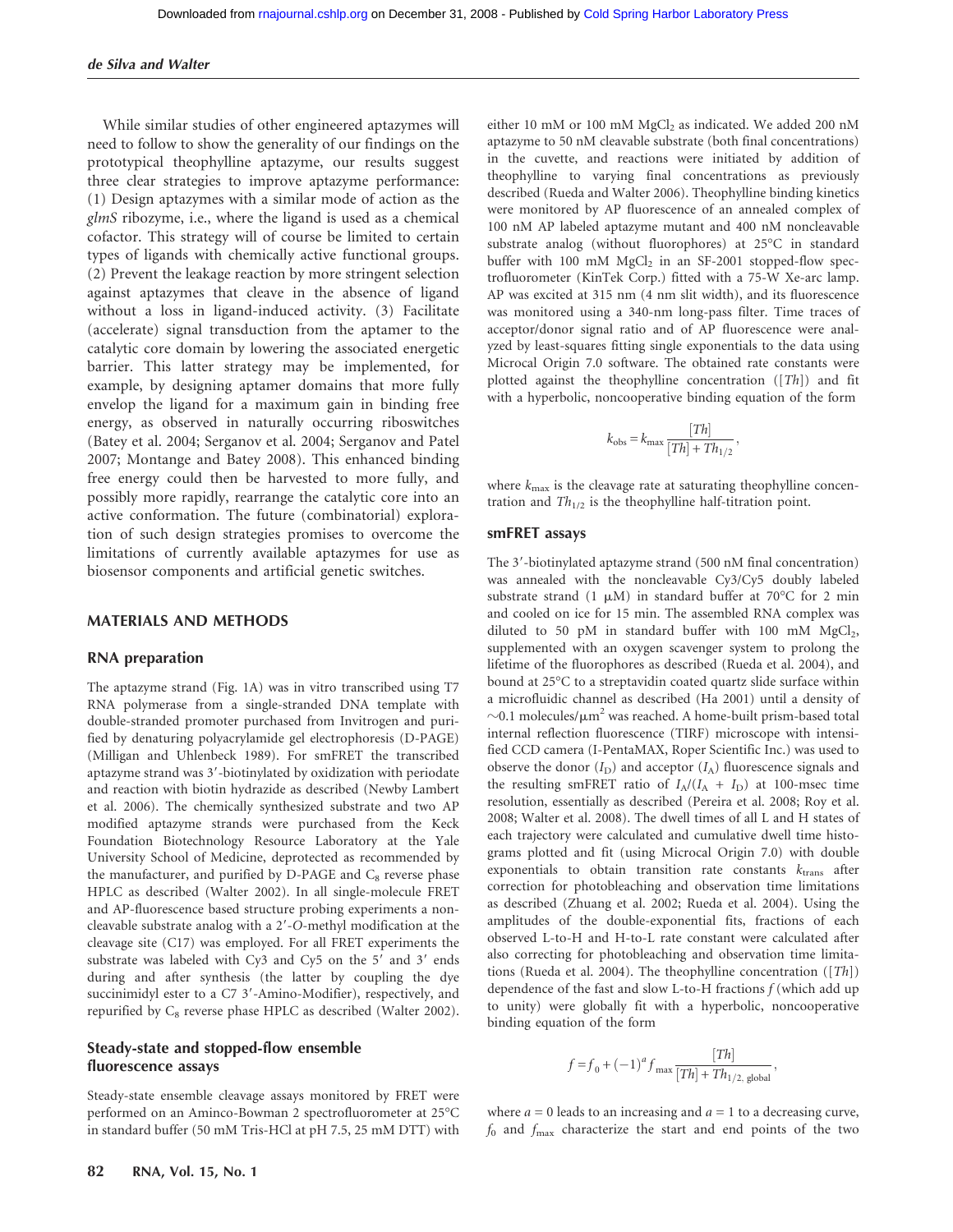#### Aptazymes limited by leakage and slow allostery

titrations, respectively, and  $Th<sub>1/2</sub>$ , global is the common theophylline half-titration point.

Aggregate histograms of the counts of video frames with a specific smFRET value from each one of 45 representative molecules were plotted and fit with double Gaussians to calculate the percentage of time spent in the L and H states. We generated a continuous probability density plot of the dwell time data by weighing each event by the average time between its nearest neighbor events. This procedure has negligible impact on the short dwell times that are characterized by multiple events in each time bin, yet represents an improved statistical estimate of the probability density of long dwell times where the event density is low (Kuno et al. 2001). Dwell times of adjacent L and H states were also plotted against one another to detect correlations between them. Figure 2G was plotted using Igor Pro software, whereas all other plots were generated in Microcal Origin 7.0 software.

## ACKNOWLEDGMENTS

This work was supported by grants from the NIH (GM62357) and NASA (NNA04CD01G) to N.G.W. We thank Dr. David Rueda for setting up the single molecule microscope and for help with initial experiments and Drs. Carol Fierke and John Hsieh for the use of and training on the stopped-flow spectrofluorometer and for stimulating discussions of the kinetic pathway. We also thank all Walter group members for helpful suggestions.

Received September 2, 2008; accepted October 13, 2008.

## REFERENCES

- Al-Hashimi, H.M. and Walter, N.G. 2008. RNA dynamics: It is about time. Curr. Opin. Struct. Biol. 18: 321–329.
- Bassi, G.S., Mollegaard, N.E., Murchie, A.I., and Lilley, D.M. 1999. RNA folding and misfolding of the hammerhead ribozyme. Biochemistry 38: 3345–3354.
- Batey, R.T., Gilbert, S.D., and Montange, R.K. 2004. Structure of a natural guanine-responsive riboswitch complexed with the metabolite hypoxanthine. Nature 432: 411–415.
- Blount, K.F. and Uhlenbeck, O.C. 2005. The structure–function dilemma of the hammerhead ribozyme. Annu. Rev. Biophys. Biomol. Struct. 34: 415–440.
- Blount, K., Puskarz, I., Penchovsky, R., and Breaker, R. 2006. Development and application of a high-throughput assay for glmS riboswitch activators. RNA Biol. 3: 77–81.
- Bokinsky, G., Rueda, D., Misra, V.K., Rhodes, M.M., Gordus, A., Babcock, H.P., Walter, N.G., and Zhuang, X. 2003. Singlemolecule transition-state analysis of RNA folding. Proc. Natl. Acad. Sci. 100: 9302–9307.
- Breaker, R.R. 2002. Engineered allosteric ribozymes as biosensor components. Curr. Opin. Biotechnol. 13: 31–39.
- Breaker, R.R. 2004. Natural and engineered nucleic acids as tools to explore biology. Nature 432: 838–845.
- Cochrane, J.C., Lipchock, S.V., and Strobel, S.A. 2007. Structural investigation of the *glmS* ribozyme bound to its catalytic cofactor. Chem. Biol. 14: 97–105.
- Collins, J.A., Irnov, I., Baker, S., and Winkler, W.C. 2007. Mechanism of mRNA destabilization by the glmS ribozyme. Genes & Dev. 21: 3356–3368.
- Coppins, R.L., Hall, K.B., and Groisman, E.A. 2007. The intricate world of riboswitches. Curr. Opin. Microbiol. 10: 176– 181.
- Ditzler, M.A., Rueda, D., Mo, J., Håkansson, K., and Walter, N.G. 2008. A rugged free energy landscape separates multiple functional RNA folds throughout denaturation. Nucleic Acids Res. (in press).
- Gondert, M.E., Tinsley, R.A., Rueda, D., and Walter, N.G. 2006. The catalytic core structure of the trans-acting HDV ribozyme is subtly influenced by sequence variation outside the core. Biochemistry 45: 7563–7573.
- Ha, T. 2001. Single-molecule fluorescence resonance energy transfer. Methods 25: 78–86.
- Hall, B., Hesselberth, J.R., and Ellington, A.D. 2007. Computational selection of nucleic acid biosensors via a slip structure model. Biosens. Bioelectron. 22: 1939–1947.
- Hampel, K.J. and Tinsley, M.M. 2006. Evidence for preorganization of the glmS ribozyme ligand binding pocket. Biochemistry 45: 7861– 7871.
- Han, J. and Burke, J.M. 2005. Model for general acid–base catalysis by the hammerhead ribozyme: pH-activity relationships of G8 and G12 variants at the putative active site. Biochemistry 44: 7864– 7870.
- Hendeles, L. and Weinberger, M. 1983. Theophylline. A ''state of the art'' review. Pharmacotherapy 3: 2–44.
- Jenison, R.D., Gill, S.C., Pardi, A., and Polisky, B. 1994. Highresolution molecular discrimination by RNA. Science 263: 1425– 1429.
- Jucker, F.M., Phillips, R.M., McCallum, S.A., and Pardi, A. 2003. Role of a heterogeneous free state in the formation of a specific RNA– theophylline complex. Biochemistry 42: 2560–2567.
- Klein, D.J. and Ferré-D'Amaré, A.R. 2006. Structural basis of glmS ribozyme activation by glucosamine-6-phosphate. Science 313: 1752–1756.
- Kuno, M., Fromm, D.P., Hamann, H.F., Gallagher, A., and Nesbitt, D.J. 2001. "On"/"off" fluorescence intermittency of single semiconductor quantum dots. J. Chem. Phys. 115: 1028–1040.
- Mairal, T., Ozalp, V.C., Lozano Sanchez, P., Mir, M., Katakis, I., and O'Sullivan, C.K. 2008. Aptamers: Molecular tools for analytical applications. Anal. Bioanal. Chem. 390: 989–1007.
- Mandal, M. and Breaker, R.R. 2004. Gene regulation by riboswitches. Nat. Rev. Mol. Cell Biol. 5: 451–463.
- Martick, M. and Scott, W.G. 2006. Tertiary contacts distant from the active site prime a ribozyme for catalysis. Cell 126: 309–320.
- Mayer, G. and Famulok, M. 2006. High-throughput-compatible assay for glmS riboswitch metabolite dependence. ChemBioChem 7: 602–604.
- McCarthy, T.J., Plog, M.A., Floy, S.A., Jansen, J.A., Soukup, J.K., and Soukup, G.A. 2005. Ligand requirements for glmS ribozyme selfcleavage. Chem. Biol. 12: 1221–1226.
- Menger, M., Tuschl, T., Eckstein, F., and Porschke, D. 1996.  $Mg^{2+}$ -dependent conformational changes in the hammerhead ribozyme. Biochemistry 35: 14710–14716.
- Milligan, J.F. and Uhlenbeck, O.C. 1989. Synthesis of small RNAs using T7 RNA polymerase. Methods Enzymol. 180: 51–62.
- Miyazawa, Y., Starkey, L.P., Forrest, A., Schentag, J.J., Kamimura, H., Swarz, H., and Ito, Y. 2002. Effects of the concomitant administration of tamsulosin (0.8 mg/day) on the pharmacokinetic and safety profile of theophylline (5 mg/kg): A placebo-controlled evaluation. J. Int. Med. Res. 30: 34–43.
- Montange, R.K. and Batey, R.T. 2008. Riboswitches: Emerging themes in RNA structure and function. Annu. Rev. Biophys. 37: 117–133.
- Nelson, J.A. and Uhlenbeck, O.C. 2008. Hammerhead redux: Does the new structure fit the old biochemical data? RNA 14: 605–615.
- Newby Lambert, M., Vocker, E., Blumberg, S., Redemann, S., Gajraj, A., Meiners, J.C., and Walter, N.G. 2006.  $Mg^{2+}$ -induced compaction of single RNA molecules monitored by tethered particle microscopy. Biophys. J. 90: 3672–3685.
- Okumus, B., Wilson, T.J., Lilley, D.M., and Ha, T. 2004. Vesicle encapsulation studies reveal that single molecule ribozyme heterogeneities are intrinsic. Biophys. J. 87: 2798–2806.